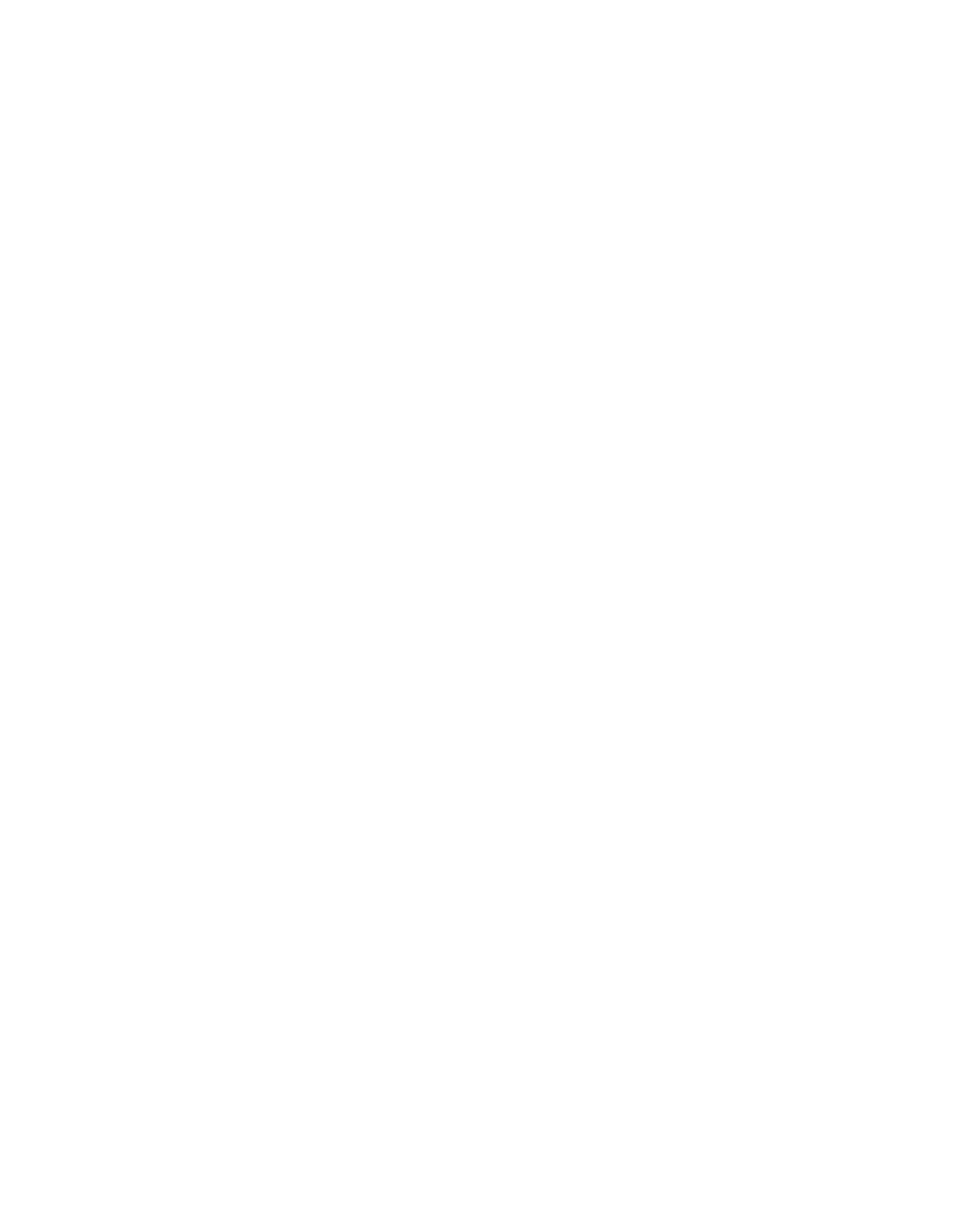# **Fourth Almaty-Bishkek Economic Corridor Subcommittee Meeting**

**26–27 November 2019, Rixos Almaty Hotel, Almaty, Kazakhstan**

## **AGENDA**

| Day 1       | <b>Expert Meetings, Tuesday, 26 November 2019</b><br><b>Diamond Hall, Ground floor</b>                                                                                                                                                                                                                    |
|-------------|-----------------------------------------------------------------------------------------------------------------------------------------------------------------------------------------------------------------------------------------------------------------------------------------------------------|
| 09:30-10:00 | <b>Registration</b>                                                                                                                                                                                                                                                                                       |
| 10:00-11:00 | Meeting on Health/ Regional Reference<br>Session I:<br><b>Expert</b><br><b>Laboratories</b>                                                                                                                                                                                                               |
|             | 1. Introduction and status update from KGZ, KAZ and ADB experts<br>(Ministries of Health/Education/Economy/Akimats)                                                                                                                                                                                       |
|             | 2. Review of the protocol of the 8th Kyrgyz-Kazakh Intergovernmental<br>Council and the Third Subcommittee meeting regarding the<br>development of regional potential in health sector                                                                                                                    |
|             | 3. Review the draft action plan for the development of health reference<br>laboratories for 2020-2023                                                                                                                                                                                                     |
|             | 4. Review of draft protocol for fourth Subcommittee Meeting                                                                                                                                                                                                                                               |
|             | Discussion and revision of draft protocol                                                                                                                                                                                                                                                                 |
| 11:00-11:20 | <b>Coffee break</b>                                                                                                                                                                                                                                                                                       |
|             |                                                                                                                                                                                                                                                                                                           |
| 11:20-12:30 | <b>Session II: Expert Meeting on Transport Connectivity</b>                                                                                                                                                                                                                                               |
|             | 1. Introduction and status update from KGZ, KAZ and ADB experts<br>(Ministries of Transport/Industry/Economy/Tourism, Border<br>Service)                                                                                                                                                                  |
|             | 2. Review of the protocol of the Third Subcommittee meeting<br>regarding the cross-border cooperation and transport sector, in<br>particular the Almaty-lssyk-Kul alternative road economic impact<br>assessment status, direct bus services, tourist pass visas, border<br>crossing point modernization. |
|             | 3. Review of draft protocol for fourth Subcommittee Meeting                                                                                                                                                                                                                                               |
|             | Discussion and revision of draft protocol<br>Lunch                                                                                                                                                                                                                                                        |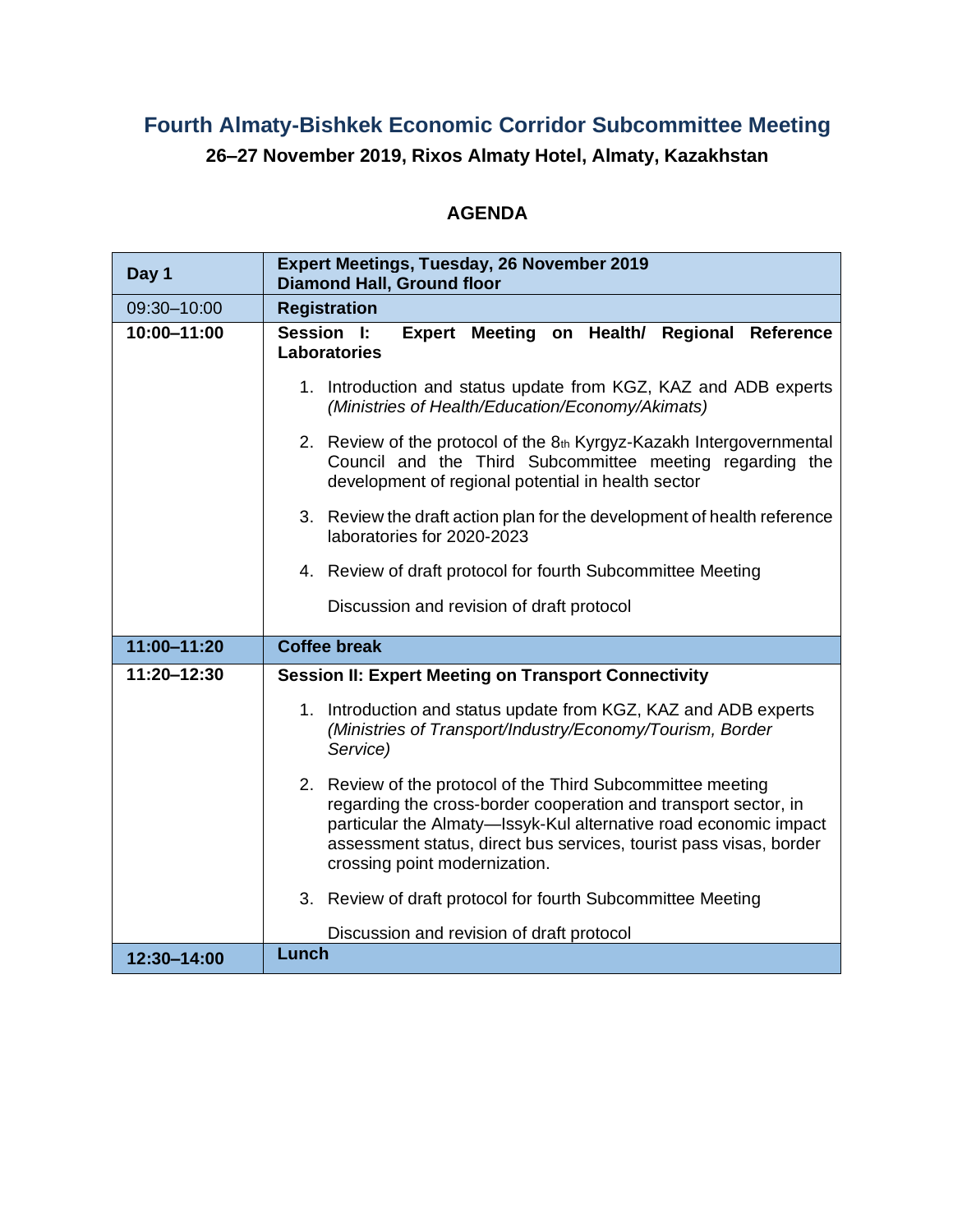| 14:00-16:00 | <b>Session III: Expert Meeting on Tourism Sector</b>                                                                                                                               |
|-------------|------------------------------------------------------------------------------------------------------------------------------------------------------------------------------------|
|             | 1. Introduction from KGZ, KAZ and ADB tourism experts<br>(Ministries of Tourism/Education/Infrastructure/Culture/Border<br>Service/Akimats)                                        |
|             | 2. Review of the protocol of the Third Subcommittee meeting                                                                                                                        |
|             | 3. Review of sector working group protocols and protocol of the<br>joint sector working group meeting on 20 August 2019                                                            |
|             | 4. Discussion of the final draft ABEC Mountain spatial master<br>planning and development of proposals for ADB on the<br>implementation of joint investment projects in the region |
|             | 5. Review of draft protocol for fourth Subcommittee Meeting                                                                                                                        |
|             | Discussion and revision of draft protocol                                                                                                                                          |
| 16:00-16:40 | <b>Coffee break</b>                                                                                                                                                                |
| 16:40-19:00 | Finalization of a draft protocol of the 4th Subcommittee<br>meeting for consideration by the Co-chairs                                                                             |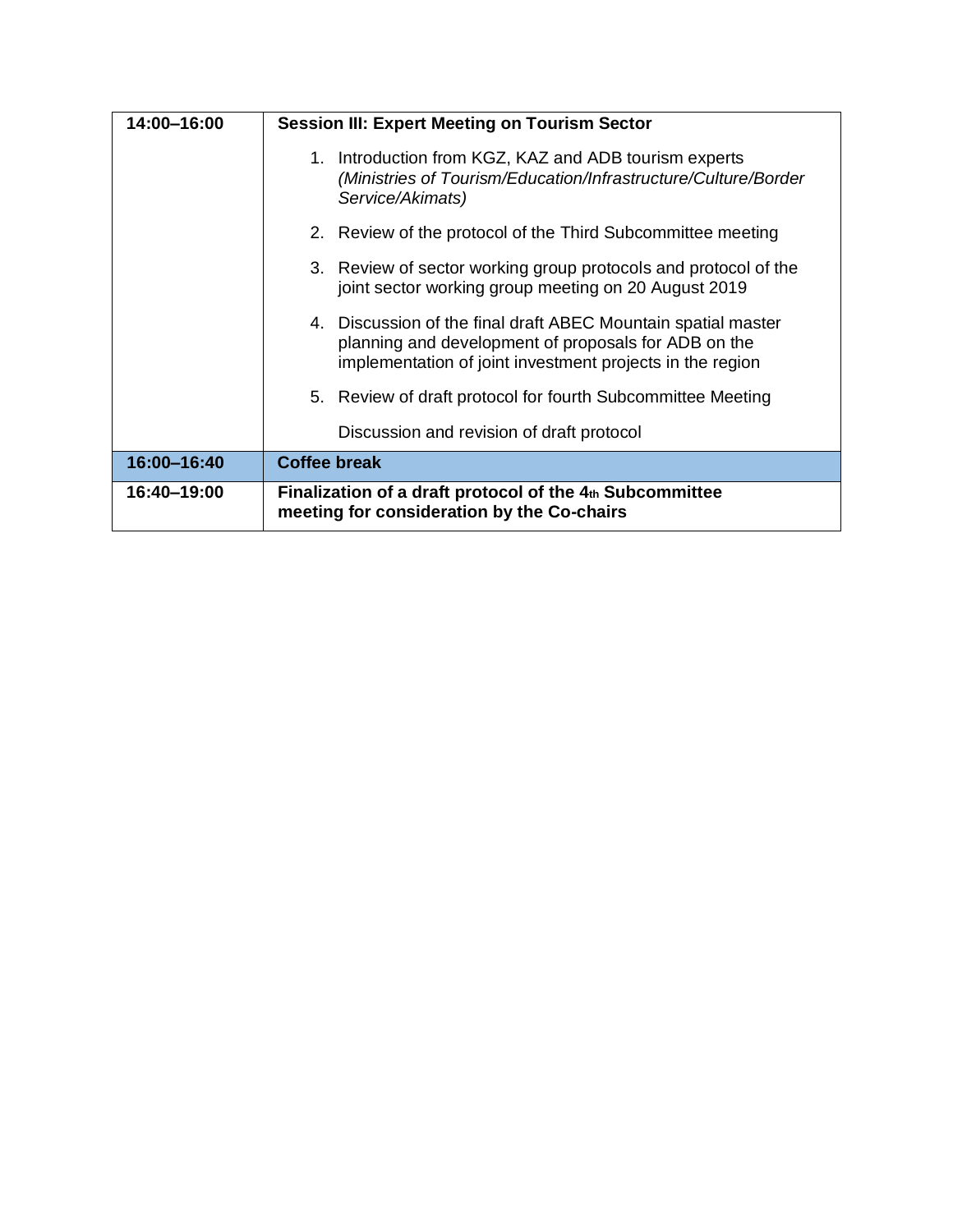| Day 2       | Fourth Subcommittee Meeting, Wednesday, 27 November 2019                                                                    |
|-------------|-----------------------------------------------------------------------------------------------------------------------------|
| 08:30-09:15 | <b>Registration</b>                                                                                                         |
| 09:15-10:20 | Session I: Introduction and review of implementation of the third<br>protocol                                               |
|             | Moderator: Co-Chairman, Mr. Yeldos Ramazanov, Vice Minister of Culture<br>and Sports, Republic of Kazakhstan                |
| 09:15-09:30 | <b>Welcome speech</b>                                                                                                       |
|             | Co-Chairman: Mr. Yeldos Ramazanov, Vice Minister of Culture and<br>Sports, Republic of Kazakhstan                           |
| 09:30-09:50 | <b>Welcome speech</b>                                                                                                       |
|             | Co-Chairman: Mr. Maksat Damir Uulu, Deputy Minister, Ministry of<br>Culture, Information and Tourism of the Kyrgyz Republic |
| 09:50-10:10 | <b>Launching the ABEC video and ABEC website</b>                                                                            |
|             | Mr. Safdar Parvez, Director, CWRC, ADB                                                                                      |
| 10:10-10:20 | Review of the Implementation of the Third Protocol                                                                          |
|             | Presenter. Mr. Kristian Rosbach, ABEC Team Leader, CWRC, ADB                                                                |
| 10:20-10:40 | <b>Photo Session and Coffee Break</b>                                                                                       |
| 10:40-12:30 | Session II: Review of progress in the implementation of<br>ongoing ABEC projects and initiatives                            |
|             | Moderator: Co-Chairman, Mr. Yeldos Ramazanov, Vice Minister of<br>Culture and Sports, RoK                                   |
| 10:40-11:00 | Development of Regional Potential in Agriculture: Preparing the<br>Modern Agriculture Wholesale Market Development Project  |
|             | Presenters:                                                                                                                 |
|             | Ministry of Agriculture, Food Industry and Melioration, KR<br>1.                                                            |
|             | 2.<br>Department of Entrepreneurs and Investment, Akimat of Almaty City,<br><b>RK</b>                                       |
|             | Presentation by Mr. Evgene Ryazanov, National Consultant<br>3.                                                              |
|             | Discussion and review of draft protocol, agriculture sector                                                                 |
| 11:00-11:20 | Health Sector: Development of Regional potential in Health Sector:<br><b>Regional Reference Laboratories</b>                |
|             | Presenters:                                                                                                                 |
|             | Ministry of Healthcare, KR<br>1.                                                                                            |
|             | Ministry of Healthcare, RK<br>2.                                                                                            |
|             | Discussion and review of draft protocol, health sector                                                                      |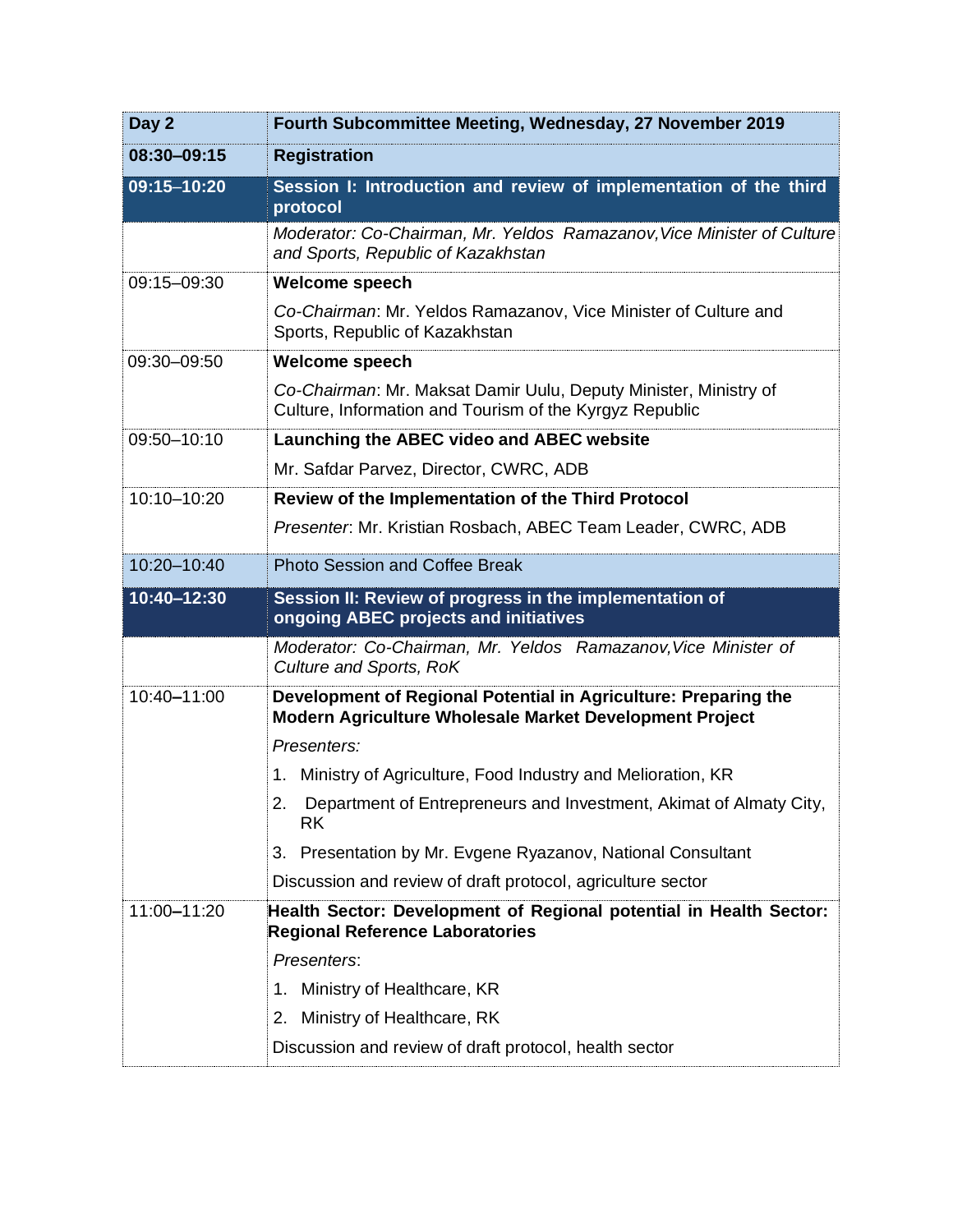| 11:20-12:45 | Tourism: Development of ABEC Mountain Tourism spatial Master<br><b>Planning: Finalization of Master Plan</b>                                                   |
|-------------|----------------------------------------------------------------------------------------------------------------------------------------------------------------|
|             | Presenters:                                                                                                                                                    |
|             | 1. Mr. Carlos Faria, ABEC Tourism Development Consultant                                                                                                       |
|             | 2. Tourism Department of the Ministry of Culture, Information and<br>Tourism, KR                                                                               |
|             | Tourism Industry Committee, Ministry of Culture and Sport, RK<br>3.                                                                                            |
|             | 4. Tourism Department, Akimat of Almaty city, RK                                                                                                               |
|             | Discussion and review of draft protocol, tourism section                                                                                                       |
| 12:45-14:00 | <b>Lunch hosted by ADB</b><br>Brasserie Restaurant, 1 <sub>st</sub> Floor, Rixos Almaty Hotel                                                                  |
| 14:00-15:30 | Session III: Review of progress in the implementation of ongoing<br><b>ABEC projects and initiatives</b>                                                       |
|             | Moderator: Co-Chairman, Mr. Yeldos Ramazanov, Vice Minister of<br>Culture and Sports, RoK                                                                      |
| 14:00-15:00 | Connectivity: Modernizing Border Crossing Points and Procedures,<br><b>Direct Bus Service between Almaty and Bishkek</b>                                       |
|             | Presenters:                                                                                                                                                    |
|             | 1. Border Control Department, State Border Services, KR                                                                                                        |
|             | 2. Ministry of Transport and Roads, KR                                                                                                                         |
|             | 3. Border Control Division, Border Service of the National Security<br>Committee, RoK                                                                          |
|             | 4. Roads Committee, Ministry of Industry and Infrastructure Development,<br><b>RoK</b>                                                                         |
|             | Presentation of Progress on the Almaty-Issyk-Kul Altnernative Road<br><b>Economic Impact Study</b><br>Mr. Mark Sieber, ABEC International Transport consultant |
|             | Discussion and review of draft protocol, connectivity sector                                                                                                   |
| 15:30-15:45 | <b>Coffee Break</b>                                                                                                                                            |
| 15:45-17:00 | Session IV: Finalization and Signing of Fourth ABEC Subcommittee<br><b>Protocol</b>                                                                            |
|             | Moderators:<br>Mr. Maksat Damir Uulu, Deputy Minister, MCIT, KR<br>Mr. Safdar Parvez, Director, CWRC, CWRD, ADB                                                |
| 15:45-16:30 | <b>Review and discussion of the Subcommittee Protocol</b>                                                                                                      |
|             | Comments by the participants                                                                                                                                   |